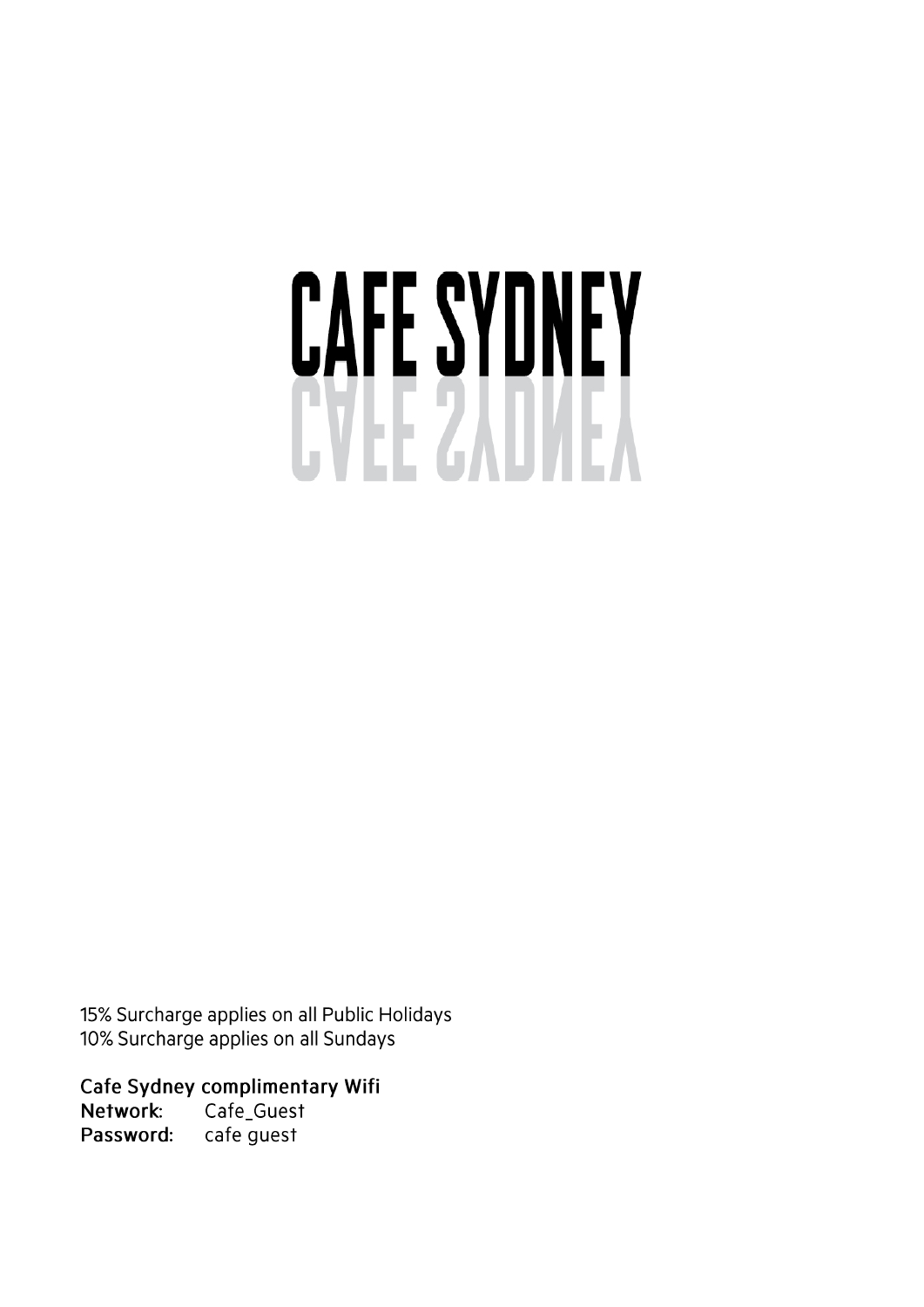#### **LOUNGE MENU**

# SMALL PLATES

# OYSTERS - FRESHLY SHUCKED

| Natural, eschalot, chives, pinot grigio vinegar |  |
|-------------------------------------------------|--|
|                                                 |  |
|                                                 |  |

# DESSERTS AND CHEESE

|--|--|--|--|

#### **CHEESE**

1 Cheese...... 19 2 Cheese...... 33 3 Cheese...... 49 4 Cheese....... 59 5 Cheese....... 69

Served with quince paste, poached fig, grape, fruit loaf wafer, lavosh L'Artisan 'The Extravagant', cow milk - Timboon, Victoria Bay of Fires Cheddar, cow milk - St. Helens, Tasmania Kris Lloyd 'Rusty" Cheese, cow milk - Adelaide Hills, SA Holy Goat 'La Luna', goat milk - Goldfields, Victoria

Berry's Creek Riverine Blue, buffalo milk - Gippsland, Victoria

*\*Whilst every effort is taken to accommodate guests dietary needs, we cannot guarantee that our food will be allergen free*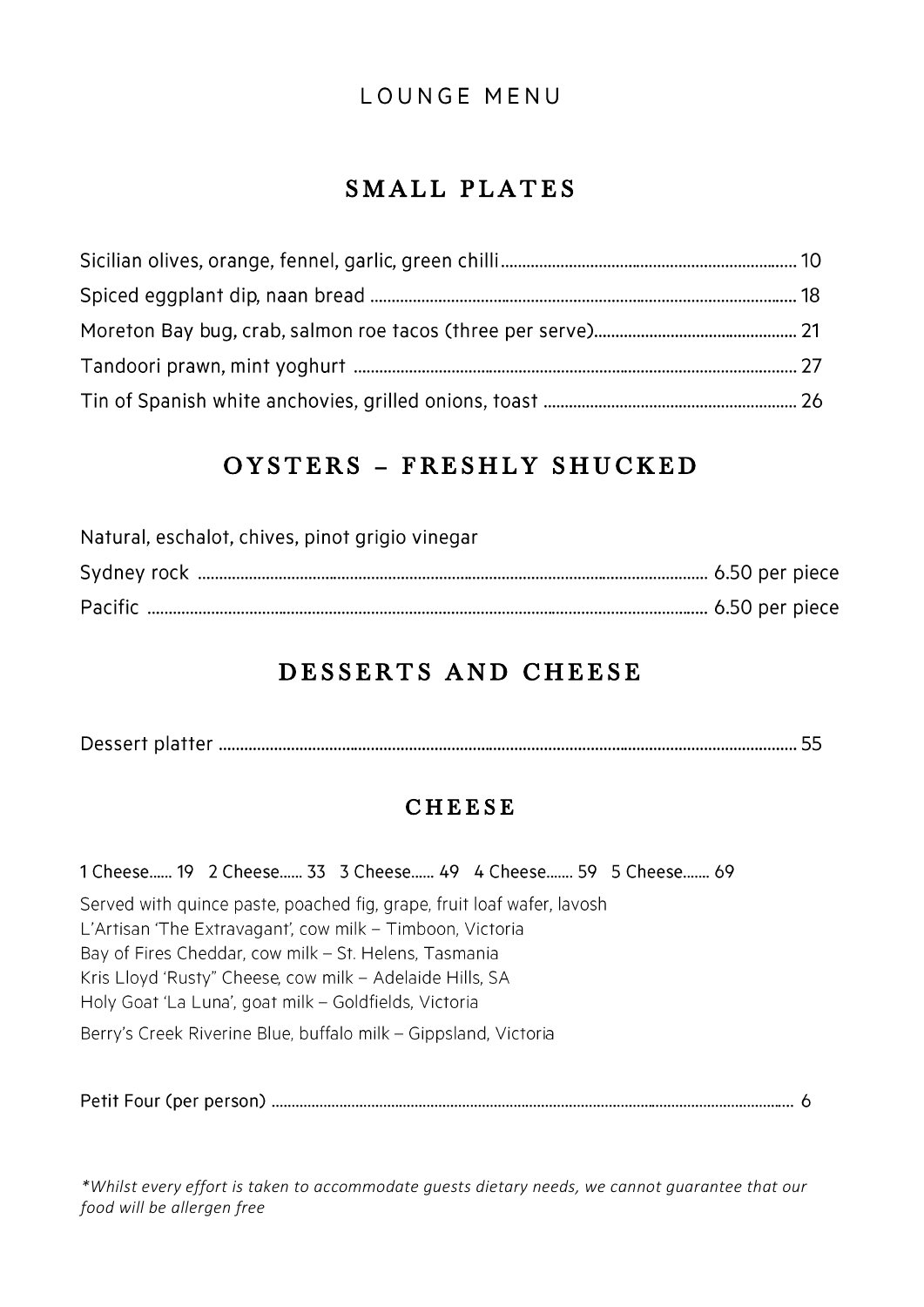#### **REFRESHMENTS**

# WELL BEING CONCOCTIONS

Made using alcohol free spirits

| Lyre's dark cane, Lyres American malt, lime, ginger beer, Angostura bitters |  |
|-----------------------------------------------------------------------------|--|
|                                                                             |  |
| Lyre's Amoretti, lemon, orgeat, egg white                                   |  |
|                                                                             |  |
| Seedlip Garden 108, agave nectar, lime, rosemary, lavender, tonic           |  |

# **MOCKTAILS**

| Crisp, long, refreshing                                                 |  |
|-------------------------------------------------------------------------|--|
| Passionfruit, mango, Supasawa, cloudy apple juice, Capi ginger beer     |  |
|                                                                         |  |
| Tall, tropical                                                          |  |
| Blended mango, pineapple, lychee, raspberry                             |  |
|                                                                         |  |
| Tropical, spicy                                                         |  |
| Fresh squeezed ginger juice, sugar cane syrup, lime, lightly carbonated |  |
|                                                                         |  |
| Lemon, mint, organic English breakfast tea                              |  |
|                                                                         |  |
|                                                                         |  |
|                                                                         |  |
|                                                                         |  |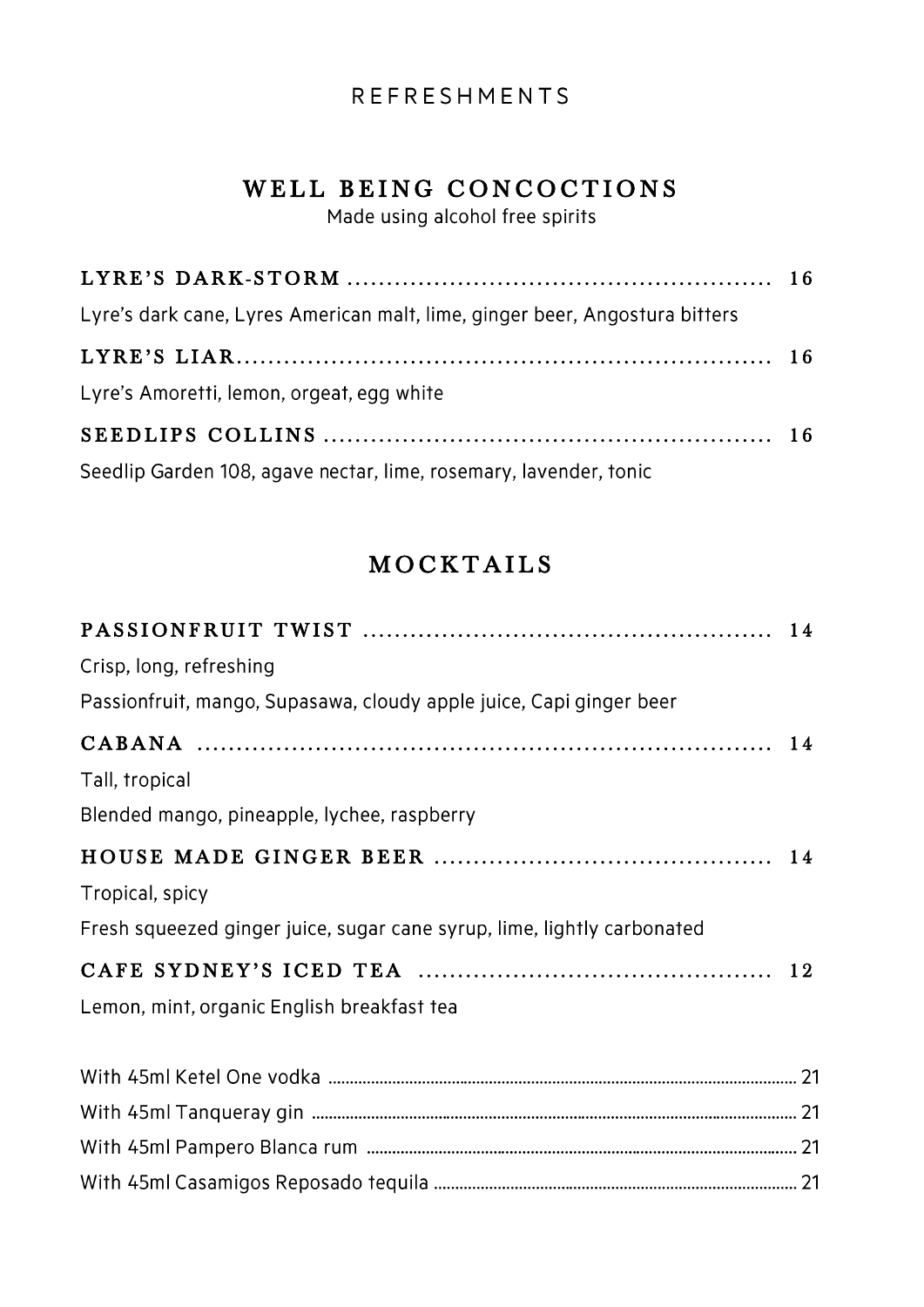## BEER & CIDER

# AUSTRALIAN

| Clean, fresh aroma, fruit and malt character                              |  |
|---------------------------------------------------------------------------|--|
| JAMES BOAGS PREMIUM 5%ABV, TAS  10                                        |  |
| European style lager perfectly complements food                           |  |
| ATOMIC XPA 4.2%ABV, NSW (330ML CANS) 11                                   |  |
| Upfront hop aromas, zesty summer fruit flavours, light bitterness balance |  |
|                                                                           |  |
| Traditional style using malted Australian barley, fresh and aromatic      |  |
| KOSCIUSZKO PALE ALE 4.5%ABV, NSW  12                                      |  |
| Rich golden colour, tropical fruit, citrus zest, sweet malt               |  |
| FIXATION IPA 6%ABV, NSW (330ML CANS)  12                                  |  |
| Juicy, fruity aromas robust flavours, firm bitterness                     |  |
| PRANCING PONY BLACK ALE 6%ABV, SA  12                                     |  |
| Roasted malt, coffee, chocolate, liquorice with moderate bitterness       |  |
| TWOBAY LAGER GLUTEN FREE 4.5%ABV, NSW (330ML)  12                         |  |
| Refined tangerine and citrus aromas gluten free                           |  |
| BIG DROP P.A NON-ALCOHOLIC, VIC (375ML CANS)  14                          |  |

Citrus, grapefruit, malty, with a long finish, low calories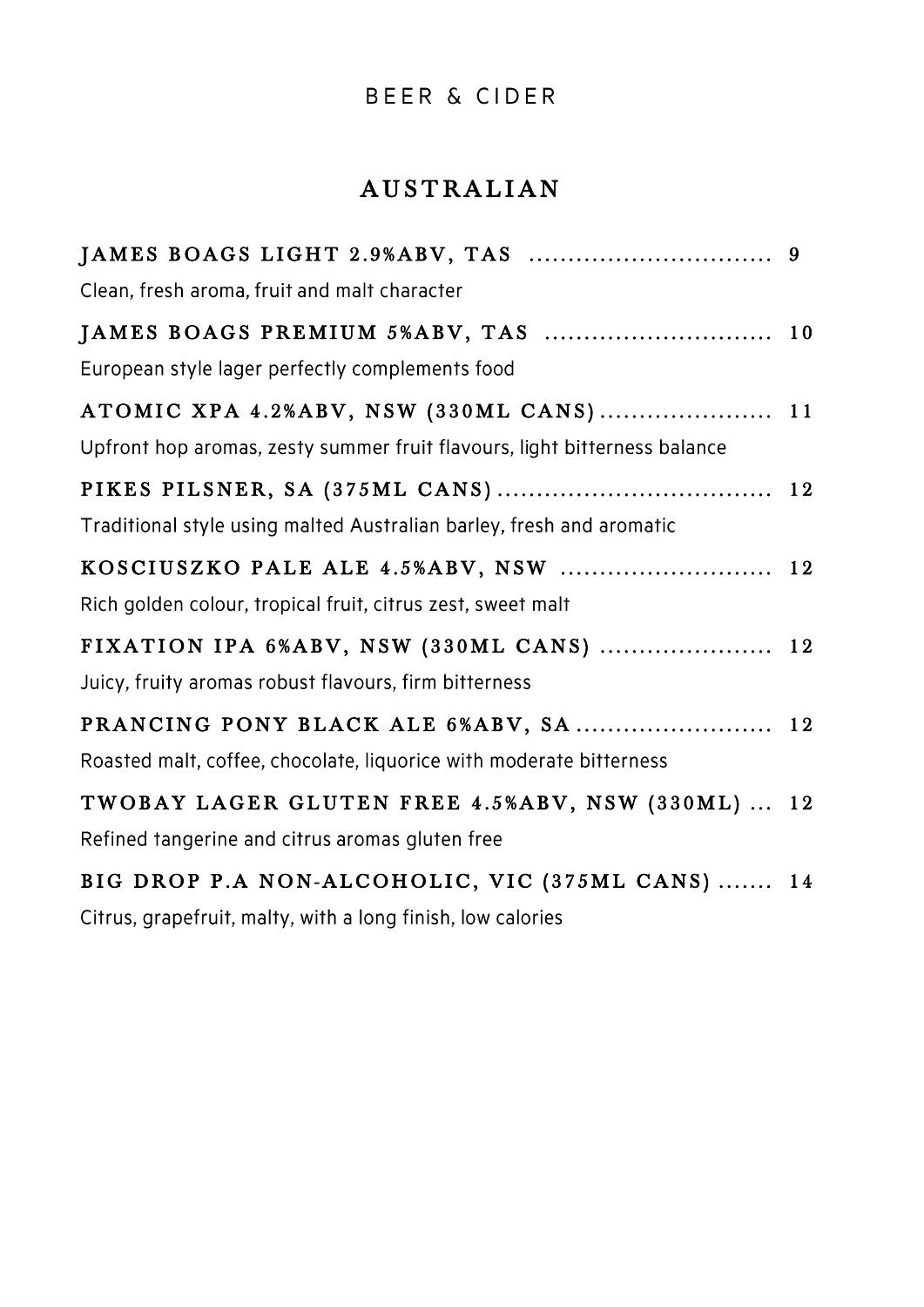#### BEER & CIDER

## INTERNATIONAL

| Rich flavour cuts to a clean, crisp elegant bitterness   |  |
|----------------------------------------------------------|--|
| WEIHENSTEPHANER (500mL) 5.1%ABV, GERMANY  16             |  |
| Golden lager, sweet tasting, exceptionally well balanced |  |
|                                                          |  |
| Clean, subtle flavour, hint of sweetness                 |  |
|                                                          |  |
| Golden coloured beer, light flavour, balanced bitterness |  |

# C I D E R

| Ripe pear, hints of spice cinnamon vanilla with a long dry finish |  |
|-------------------------------------------------------------------|--|
|                                                                   |  |

Crisp, easy-drinking, juicy sweet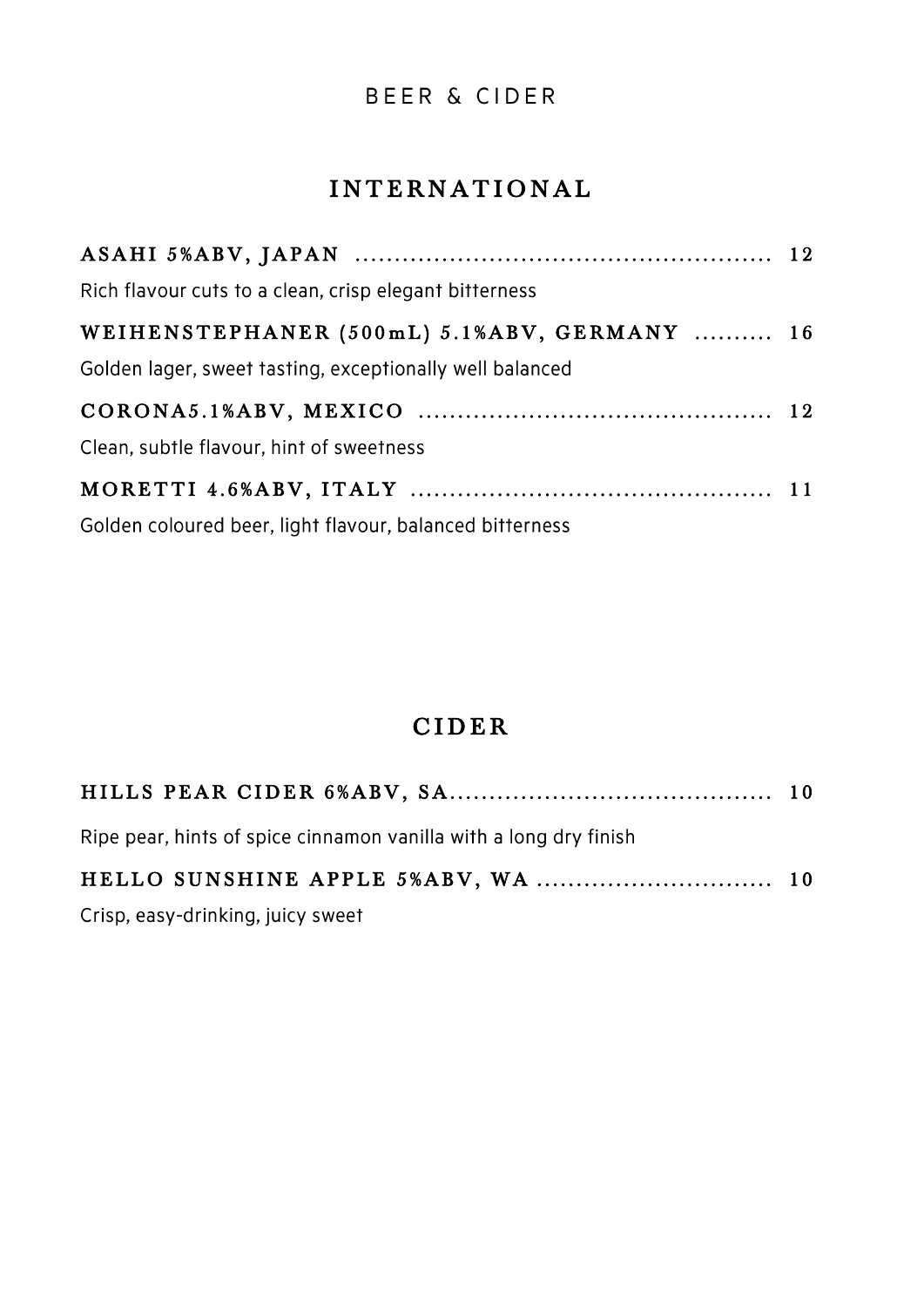## CAFE SYDNEY COCKTAILS

# FORGOTTEN CLASSICS

| A highball cocktail made with dark rum (the 'dark') and ginger beer (the 'stormy')<br>over ice with lime and Angostura bitters.                                                             |
|---------------------------------------------------------------------------------------------------------------------------------------------------------------------------------------------|
| Pampero especial rum, ginger beer, lime, served on the rocks                                                                                                                                |
| Named after the famous comedian, this classic originated prior to 1920<br>From New York's Waldorf-Astoria Bar<br>Camden Valley sloe gin, crème de apricot, fresh lime, served straight up   |
|                                                                                                                                                                                             |
| A recipe for the cocktail appears as early as "Professor" Jerry Thomas' Bon Vivant's<br>Companion (1862), which omits the brandy and is considered to be, the<br>"classic" American version |
| Martell VS, Angostura bitters, sugar cube, Perrier-Jouët 'Grand Brut'                                                                                                                       |
| served straight up                                                                                                                                                                          |
|                                                                                                                                                                                             |
| The original James Bond martini.<br>Tanqueray gin, Ciroc vodka, Lillet Blanc, lemon twist<br>served straight up                                                                             |
|                                                                                                                                                                                             |
| A modern classic created by Australian bartender Sam Ross and first served in 2005<br>at Milk & Honey bar, New York.                                                                        |
| Dewars 12yo, Ardberg 10yo, lemon, ginger syrup, honey water                                                                                                                                 |
| served on the rocks                                                                                                                                                                         |

\* Our brilliant bar team are able to make your favourite classic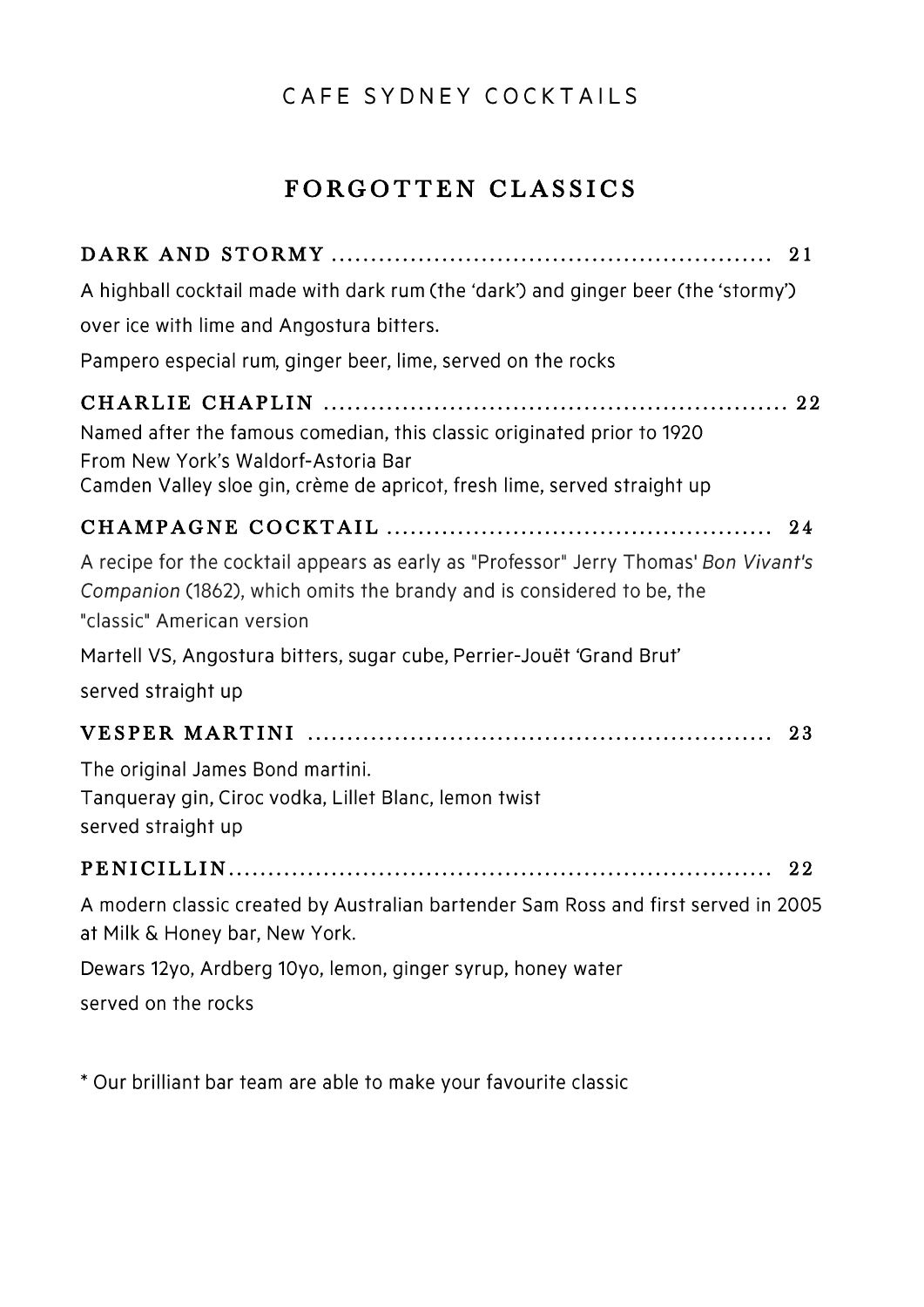## CAFE SYDNEY COCKTAILS

# CAFE SYDNEY CONCEPTS

|                                                                                                                      | 23 |
|----------------------------------------------------------------------------------------------------------------------|----|
| Ciroc vodka, Dom Benedictine, pear, lemon                                                                            |    |
|                                                                                                                      | 24 |
| Casamigos reposado tequila, crème de Citron Vert et Gingembre, fresh lime,<br>ginger                                 |    |
|                                                                                                                      | 22 |
| Barsol pisco, Licor 43, fresh lemon, passionfruit puree, egg white                                                   |    |
|                                                                                                                      | 21 |
| Ketel One vodka, apricot liqueur, lemon, coconut syrup, Angostura bitters                                            |    |
| Johnnie Walker Black, lemon, simple syrup, egg white                                                                 |    |
|                                                                                                                      | 21 |
| Tanqueray gin, Pamper Blanco, crème de Citron Vert et Gingembre citron,<br>Midori, lime, Kaffir lime leaf, cranberry |    |
|                                                                                                                      |    |
| Herradura Plata tequila, house made rhubarb syrup, lime marmalade, lime                                              |    |
|                                                                                                                      |    |
| 1800 coconut tequila, Cointreau, lime                                                                                |    |
| Captain Morgan spiced rum, Dom Benedictine, Aperol, house made fig syrup,<br>fig puree, lemon, egg white             | 23 |
|                                                                                                                      | 22 |
| Hendricks gin, Suntory Midori, crème de pomme verte, honeydew, agave nectar                                          |    |
|                                                                                                                      | 23 |
| Four Pillars gin, lemon, rose, lychee                                                                                |    |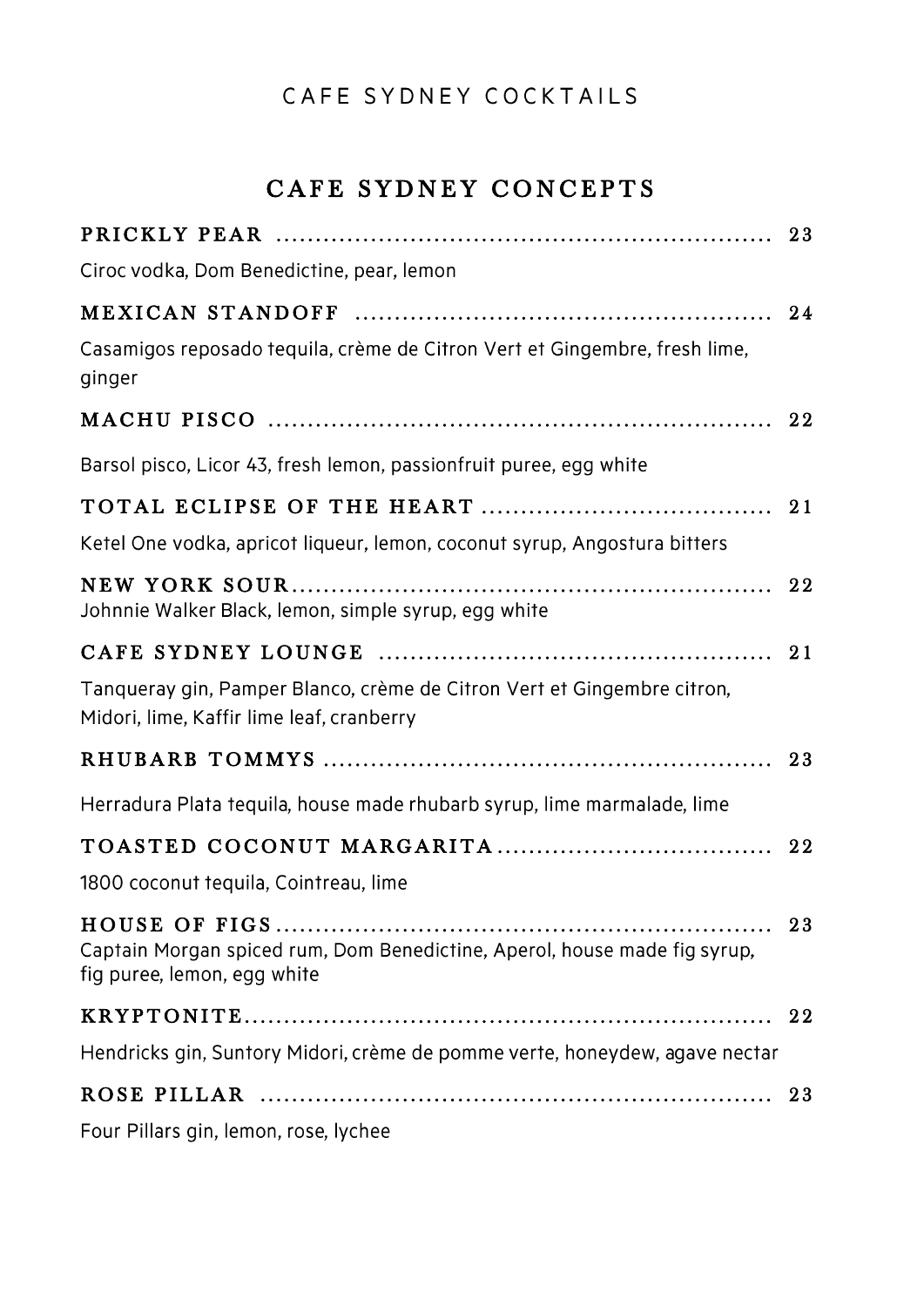# CAFE SYDNEY COCKTAILS

# AFTER DINNER

| Cafe Sydney's own espresso martini                                                                             |  |
|----------------------------------------------------------------------------------------------------------------|--|
| House made spiced fig syrup, Casamigos reposado tequila, Tuaca,                                                |  |
| dark crème de cacao, espresso                                                                                  |  |
|                                                                                                                |  |
| Absolut Eylx vodka, butterscotch schnapps, Kahlua, house made salted caramel,<br>cream, Murray River pink salt |  |
|                                                                                                                |  |
| Ketel One vodka, apricot liqueur, passionfruit, vanilla, lemon, egg white                                      |  |
|                                                                                                                |  |
| Bulleit Bourbon, Baileys, Mozart chocolate, cream, coffee, vanilla ice-cream                                   |  |
|                                                                                                                |  |
| Captain Morgan spiced rum, Poire William liqueur, Pomme Verte, apple, lemon,<br>vanilla syrup                  |  |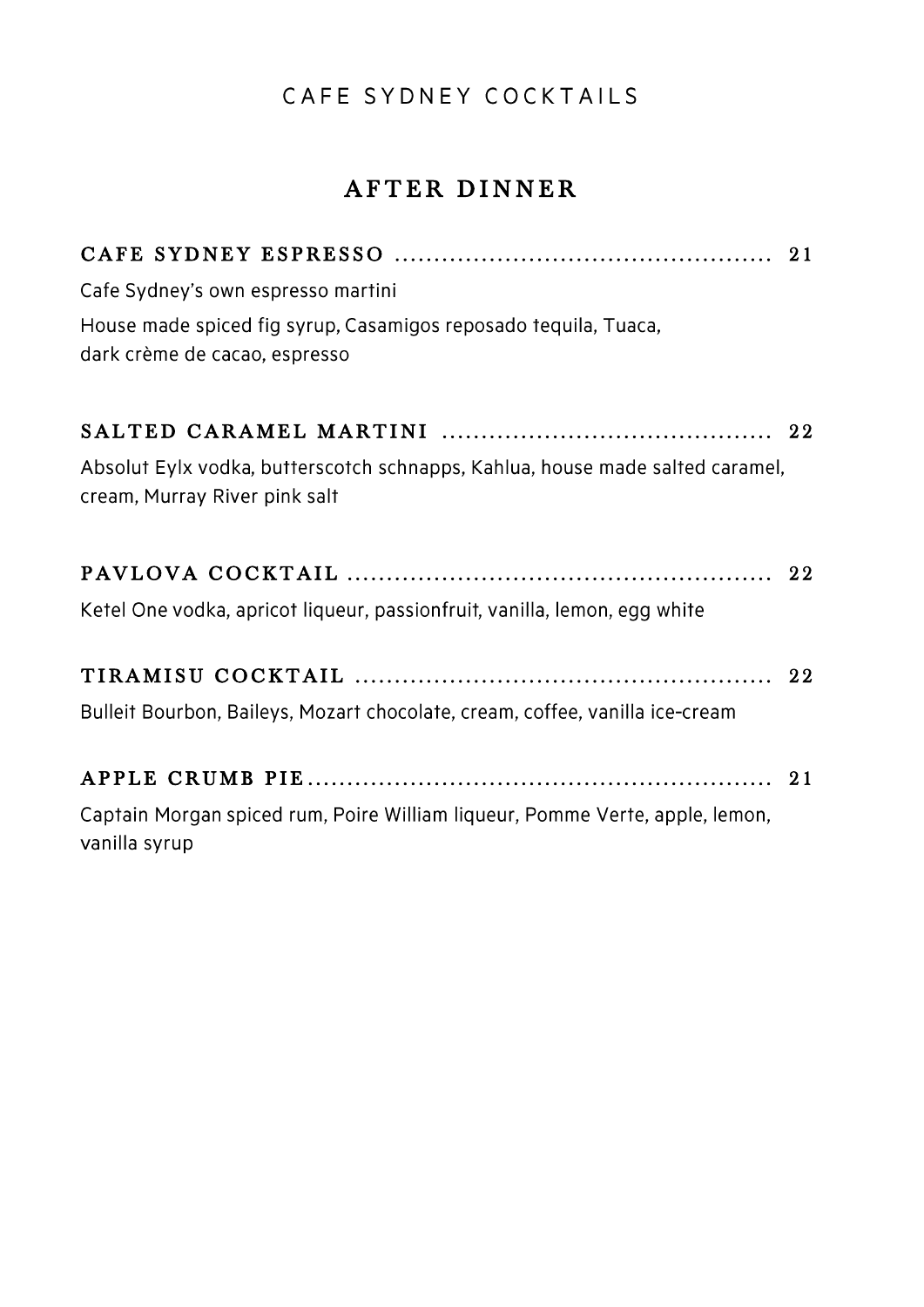## BEFORE AND AFTER

#### APERITIF (60mL)

#### $SAKE (60mL)$

|--|--|--|

#### PASTIS (30mL)

#### D I GESTIVES

#### $SHERRY (60mL)$

#### Before (Dry to Medium)

| Equipo Navazos 'En Rama' Manzanilla 'I Think' - Sanlucar de Barrameda, Esp  13 |  |
|--------------------------------------------------------------------------------|--|
|                                                                                |  |
| Seppeltsfield DP 116 'Aged Flor' (Amontillado) Apera - South Australia  10     |  |
|                                                                                |  |

#### After (Medium to Sweet)

| Seppeltsfield DP 38 'Rich Rare' (Oloroso) Apera - South Australia  11       |  |
|-----------------------------------------------------------------------------|--|
|                                                                             |  |
| 1994 Toro Albala Don Gran Reserva Pedro Ximenez - Montilla-Moriles, Esp  24 |  |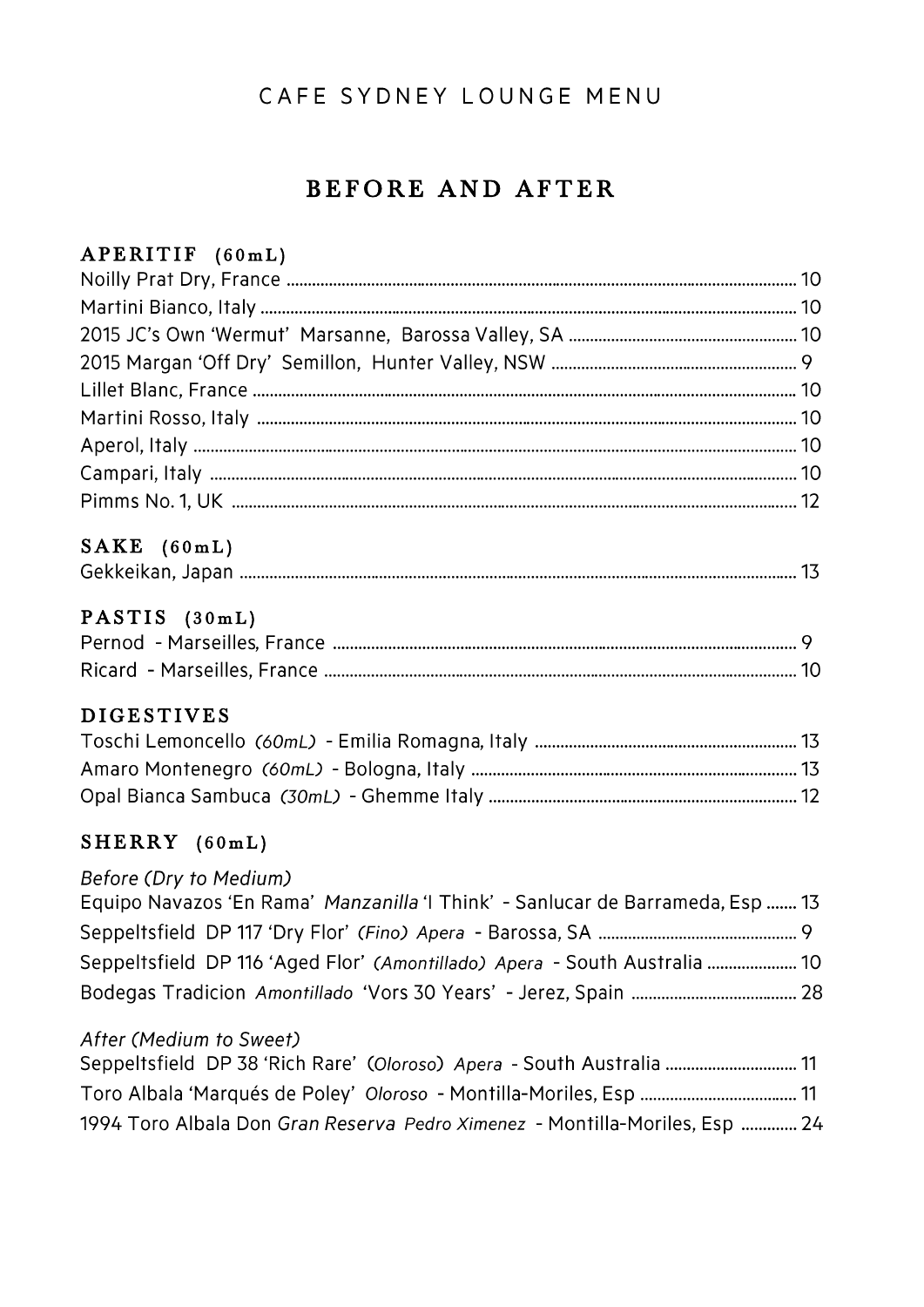## BEFORE AND AFTER

#### PORT & TAWNY  $(60mL)$

| Yalumba 'Museum Reserve' Antique Tawny 15 YO - South Eastern Australia  9 |  |
|---------------------------------------------------------------------------|--|

#### $$

| Henriques & Henriques Rainwater 3YO - Madeira, Portugal (Medium-Dry)  8 |  |
|-------------------------------------------------------------------------|--|
|                                                                         |  |
| Henriques & Henriques Malvasia 10YO - Madeira, Portugal (Sweet)  17     |  |

#### TOPAQUE (TOKAY) & MUSCAT (60mL)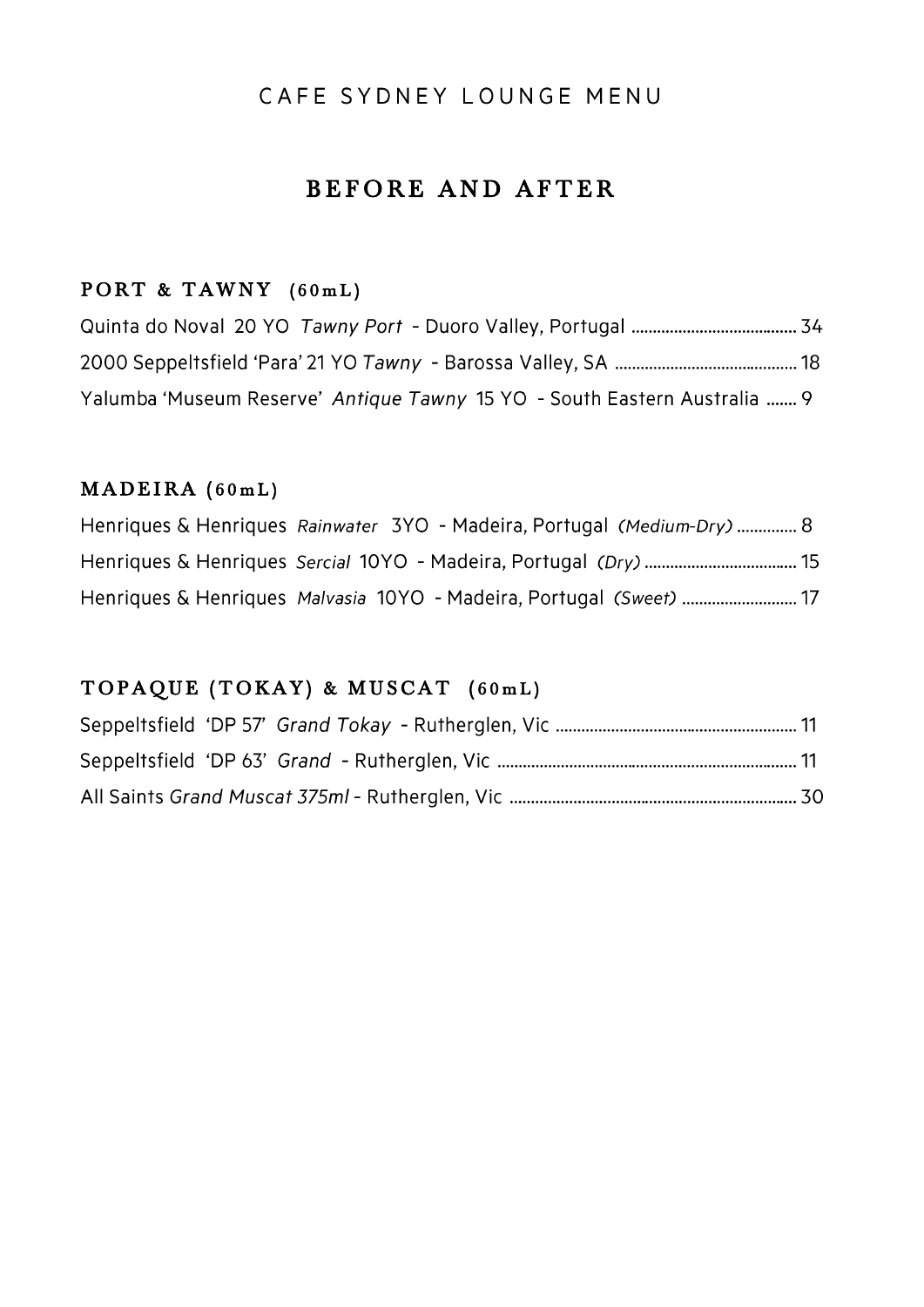# **AFTER**

## $LIQUEURS (30mL)$

#### BRANDY & COGNAC

| For full list please refer to wine list |  |
|-----------------------------------------|--|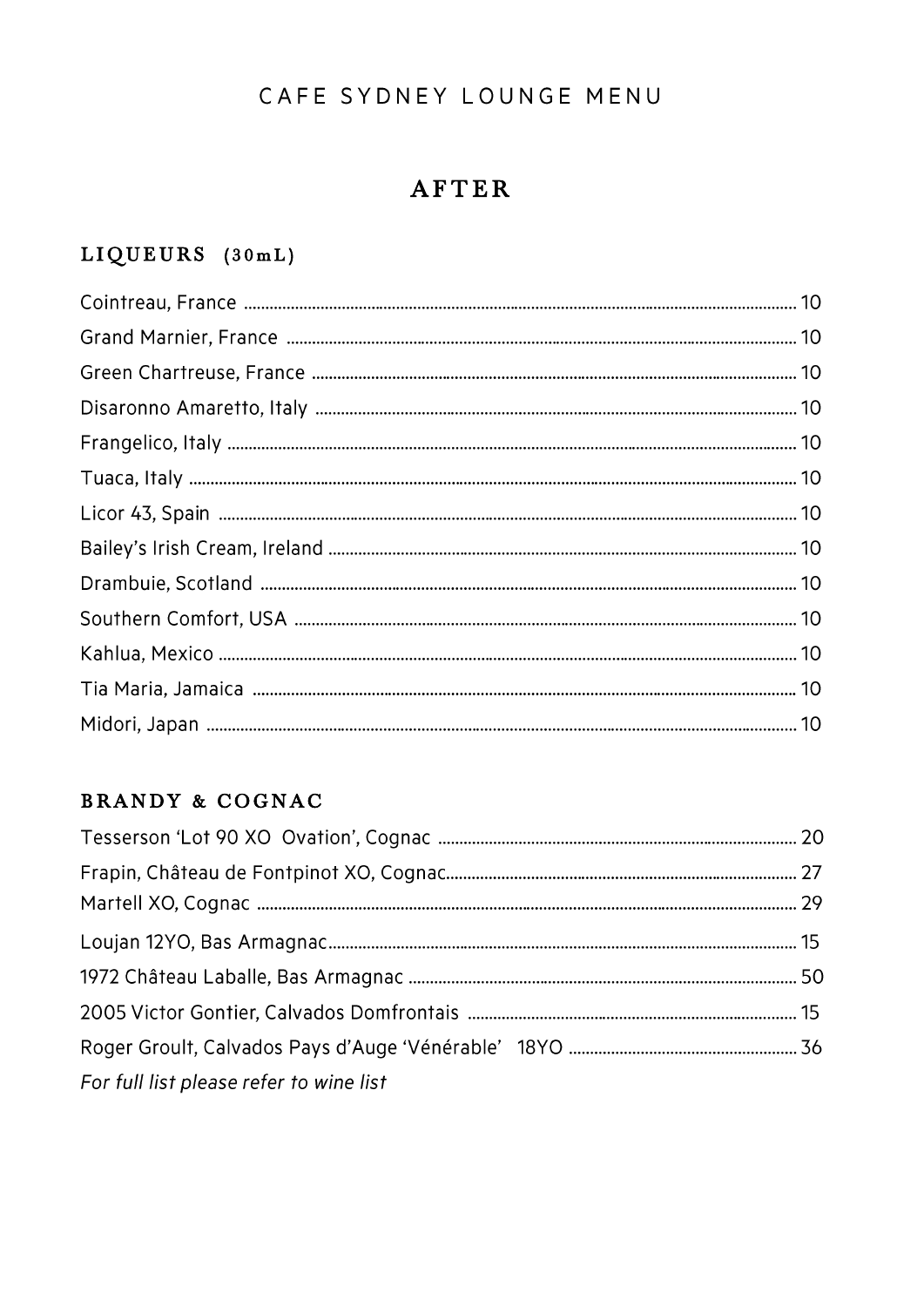## SPIRITS

## **VODKA**

#### GIN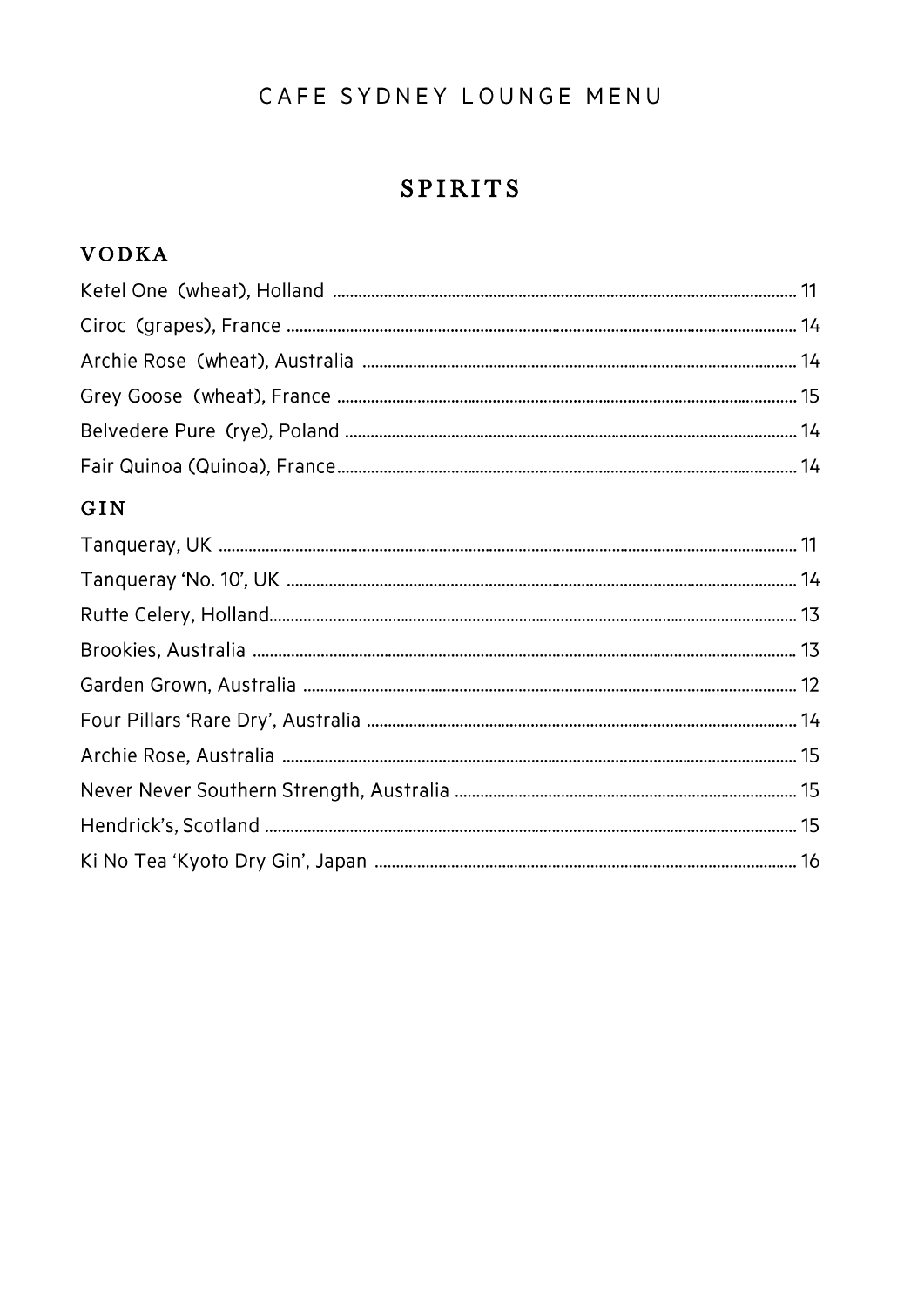## SPIRITS

## BLENDED WHISKEY

### SINGLE MALT WHISKY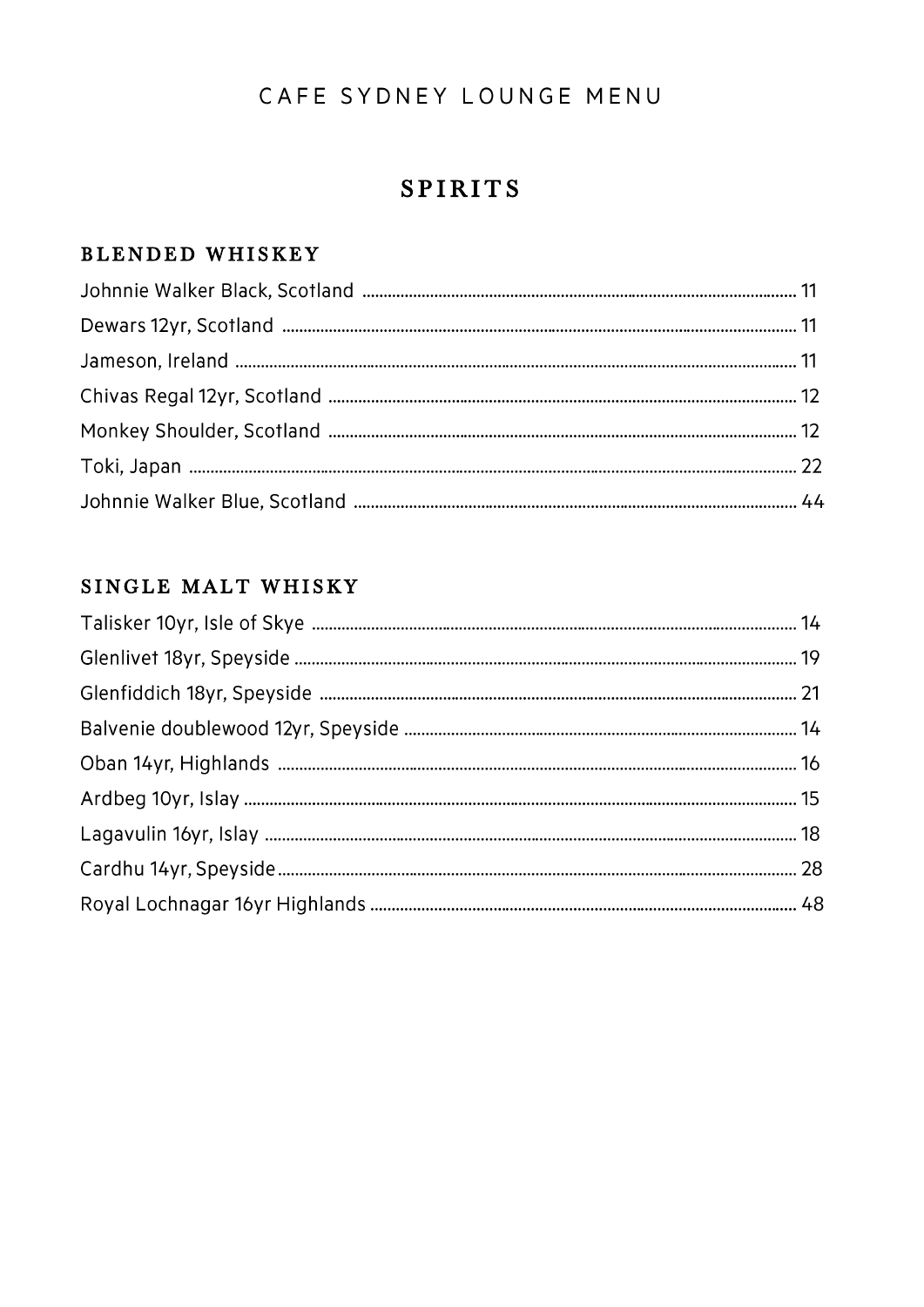# SPIRITS

## A MERICAN WHISKEY

#### R U M

## TEQUILA & MEZCAL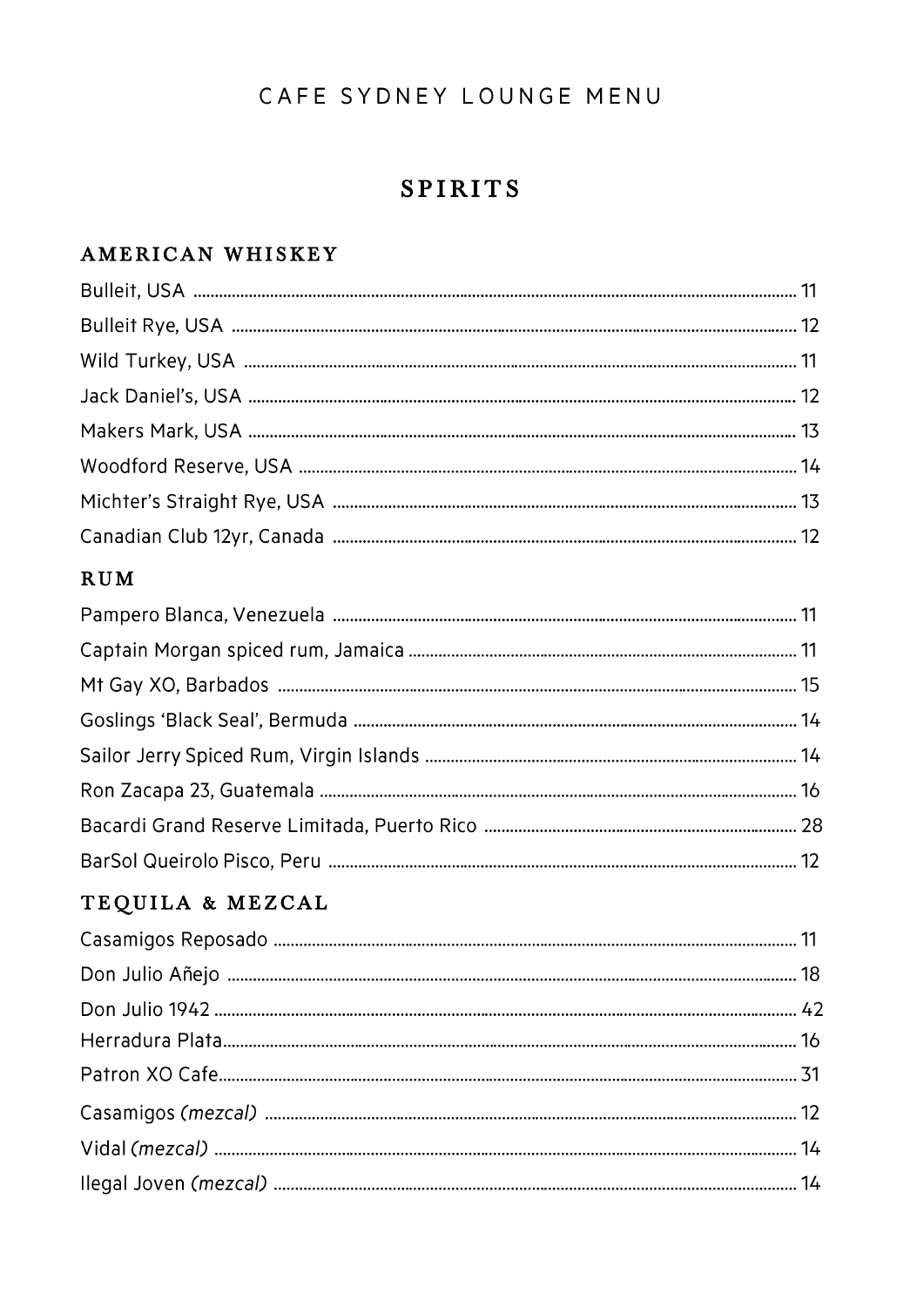## REFRESHMENTS

|                        | 8 |
|------------------------|---|
| Coca-Cola              |   |
| Coca-Cola No Sugar     |   |
| Lift                   |   |
| Sprite                 |   |
| Cascade dry ginger ale |   |
| Cascade soda water     |   |
| Capi dry tonic         |   |
| Capi blood orange      |   |
| Capi Yuzu              |   |
| Capi ginger beer       |   |
|                        |   |
| <b>NUDIE</b>           |   |
| Nothing but 21 Oranges |   |

Nothing but 20 Apples (cloudy)

#### EAST COAST

Pineapple Tomato Cranberry Pink Grapefruit